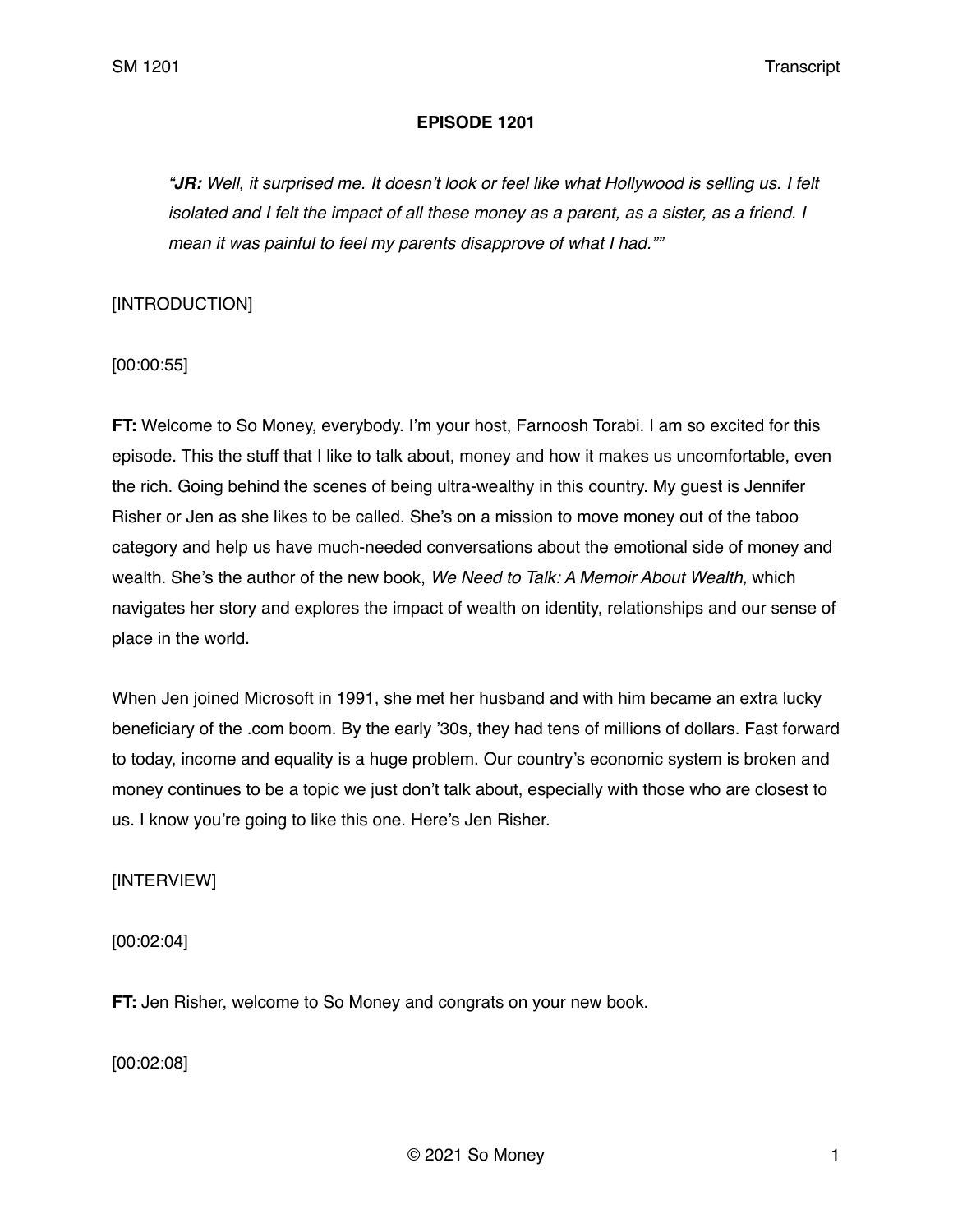## **JR:** Thank you so much, Farnoosh. I am excited to be here.

## [00:02:11]

**FT:** Let's talk about money. Your book explores your personal journey and also that of your husband, together inheriting through your careers massive amounts of wealth. I was reading about how your book was actually delayed and came out post pandemic in a much different climate. Tell me about the conversations that you're having about money in this world that we live in. There's a lot of like discomfort around talking about money, especially rich people. We hear a lot about how the poor getting poorer, the gap between the rich and the poor in this country. We don't really want to empathize with the super wealthy. But you want to change that narrative and this book is a step forward. Tell us about how it's been going in this moment talking about wealth.

## [00:03:04]

**JR:** I mean, COVID really spotlighted racial and economic inequality. It's great that we can see it now because it's very important. I'm not living in a society that I'm comfortable living in. When there's pain in our country, we're all in pain. We're interconnected. So what can we do? We need to disrupt the current structure, which is oppressive, patriarchal, extractive. I hope that we can bring more wealth to communities of color, to women. We need to  $-$  there's so much work that needs to get done and it's a structural problem, it's a federal government issue. We need to change the whole structure. But where I can make a difference, I think is at a personal level by starting — it sounds sort of far-fetched, but just starting conversations that aren't being had because right now, there's so much shame, fear, guilt and blame around money. We're not talking to each other, we're not talking to our partners, we're not talking to our parents, we're not talking to our siblings. When there's something that was so untalked about, shame just loves that sort of space.

### [00:04:19]

**FT:** I'm going to ask you later in the show about maybe some of your policy ideas too, but let's start with the story, and a discourse that you are trying to promote this conversation to mainly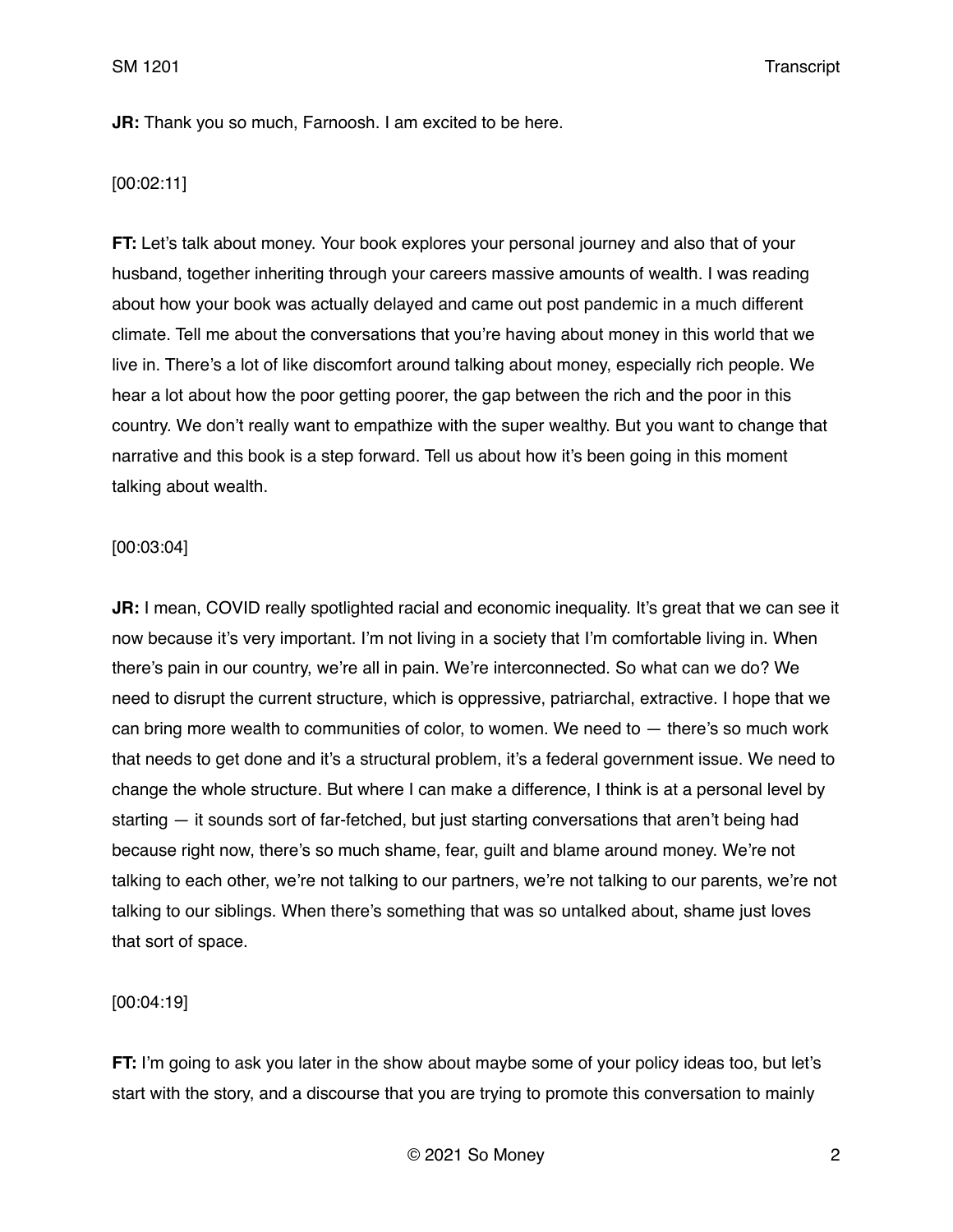address the emotional challenges that everybody, including the rich have with money. What was your inspiration to write the book? What was the moment? Because you've had a long career, you've been rich for a long time. Was this a recent realization or something that was sort of nodding at you for years?

## [00:04:51]

**JR:** Nodding at me for years. I got very lucky. Of course, you can back up and say, well, I was born into a white body, into a stable family. I had a good education. I was in place of privilege from the start and then I joined Microsoft and got these things called stock options. Yeah, I came into sudden wealth and wealth surprised me. It doesn't look or feel like what Hollywood is selling us. I felt isolated, and I felt the impact of all this money as a parent, as a sister, as a friend. I mean, it was painful to feel my parents disapproved of what I had. Eight out of 10 people with wealth grew up middle-class or poor, and yet we're not talking about this strange phenomenon, where suddenly people are looking at you differently, you're being judged and you're also grappling with a lot of emotions that come up within your relationships with family members, with friends.

### [00:05:57]

**FT:** What was the biggest challenge? I've read, there was a recent article in New York Magazine, maybe you say it. I've talked about on this podcast a lot because I think it's so fascinating. A young woman who came into \$6 million this year in a tech IPO at her company, and expressing similar feelings as you described, but she also identified her parents sort of making her feel ashamed about this sudden wealth. That now she feels, "I don't deserve it. I want to give it all back." That's I think for her her biggest pain point and obstacle. What was it for you?

### [00:06:37]

**JR:** That was a pain point for me too. We all grow up with a money story that we learned in our childhood. We kind of learn our attitudes towards money, our beliefs, our habits around money. When that gets disrupted, and suddenly there's a change, my dad who had been like the money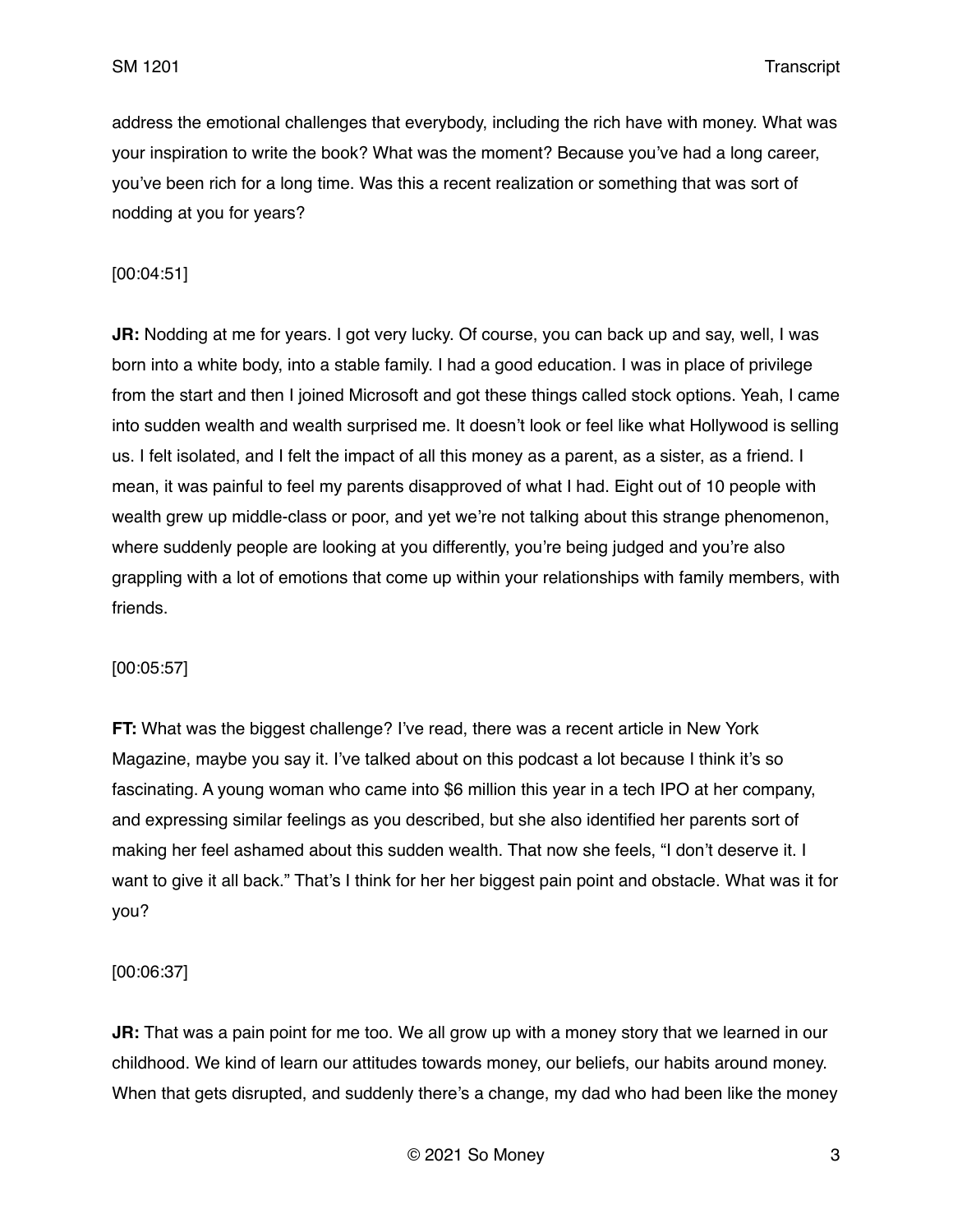manager, the expert, the person who told me never talk about money, it's impolite. Suddenly, I had more money than he did. That's tricky. Suddenly, I was not in this — it changed the rules within our family. I mean, income and equality happens within families too and it's uncomfortable, it's painful and then it's not talked about, which makes it even more painful.

You asked, this is a sudden realization. I have been writing my book for 14 years and it took a lot of time. Initially, it was me kind of grappling with what was coming up for me. My book started out as The Embarrassment of Riches, then it became —

[00:07:35]

**FT:** It's a good title.

[00:07:35]

**JR:** It was a good title and very apt title for the first five years I was working on it. Then it became the Tiniest Violin, then it was, It's Not About the Money. For a while it was Confession of a Rich Woman, The Last Taboo. Then it was The Last Taboo for a long time and I believed, money is the last taboo that we need to break. Then it was what we don't talk about when we don't talk about money. Now it's, *We Need to Talk: A Memoir About Wealth.*

## [00:08:04]

**FT:** I want to go back to one of the titles, which is the working titles which didn't make it, It's Not About Money. I think that's really true, and something that I debated on this podcast with another financial advisor who said it's all about the money, that money changes us. I said, I think we're giving too much credence, credit to money, like it is not a living breathing thing. It is s paper, it is whatever. These days it's virtual, but it's not — why are we blaming money when we're not looking inward. I mean, yes, money can be a trigger for bringing up a host of emotional issues. But do you agree? Maybe I'm taking it too far and that's not what you meant.

[00:08:50]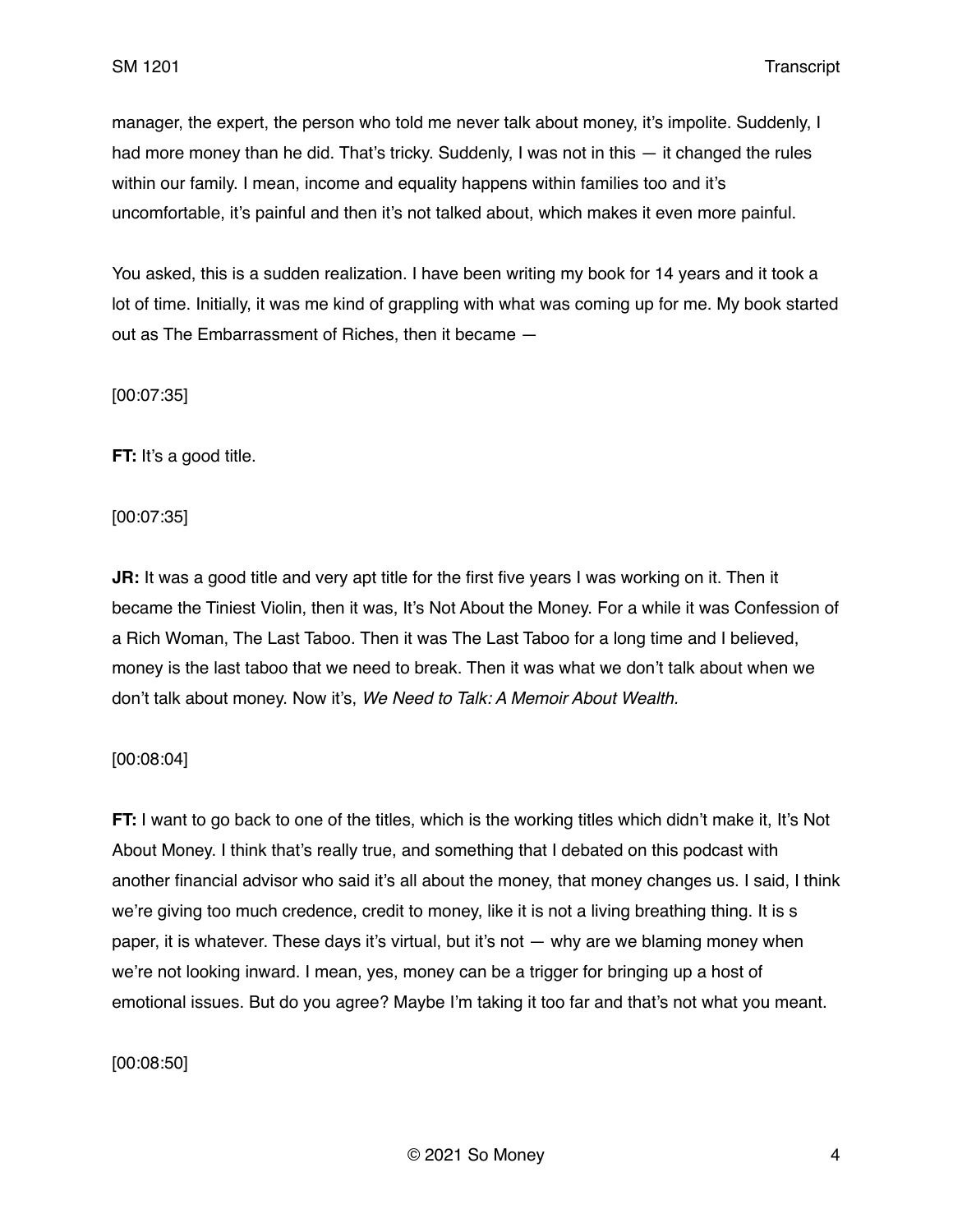**JR:** Absolutely. We give money way too much power and I think that was one of the aha moments. Because I told myself, "Oh! Money doesn't make you happy," but I sort of secretly thought that it just might and how could it not? Then suddenly, I had a lot of it and I was like, "Wait a second. It really doesn't have the power that I've given it, that our society gives it." We see so much around — the wealth that we see is the visible wealth, the very materialistic wealth, the corrupt wealth. We don't see a lot of other, and that's what I'm hoping to do, is shine a light on the full reality of what wealth is. It's not about the money. I mean, I come back to like, it's because we give it so much — because it's in silence that gives it power. But when we are not silent about it, I think we can then put it in its place as a tool and not something that's bigger than us.

Let me just quickly share a story and I think this will kind of help people understand what I'm talking about. Because within our families, we're not talking about money. I have a friend, she and her husband drove the same car for many, many years. When that thing finally broke down, she bought an Audi Q5. She'd always wanted an Audi Q5, and she was thrilled, she loved the car. But then when she was imagining driving up and visiting her sister, she started to worry about being judged. In her mind, her sister was saying, "Oh! Aren't we fancy?" Then in her mind, she began to justify the car. "Well, it was used. It wasn't that expensive." Even before she saw her sister, she was making assumptions, she was telling herself stories, she was giving money a lot of power. Whereas, what if she had actually talked to her sister. When we don't talk about something, it tends to loom large and take on a life of its own and that's what we've done with money.

### [00:10:49]

**FT:** It is that embarrassment of riches that you initially went through, and I think even if you're not — if you're listening everybody, not everyone has the luxury, the freedom the privilege to like work for a tech IPO company and make tons of money overnight. But even if you earned \$50,000 raise or you started a business and you reach that seven-figure mark, which people in my audience are striving for and are accomplishing. Even that is significant and can change relationships. If you came from a family that had much less or your friends make less. What's your advice for overcoming that embarrassment of riches? Like what would have been that conversation to have with your sister about the Q5?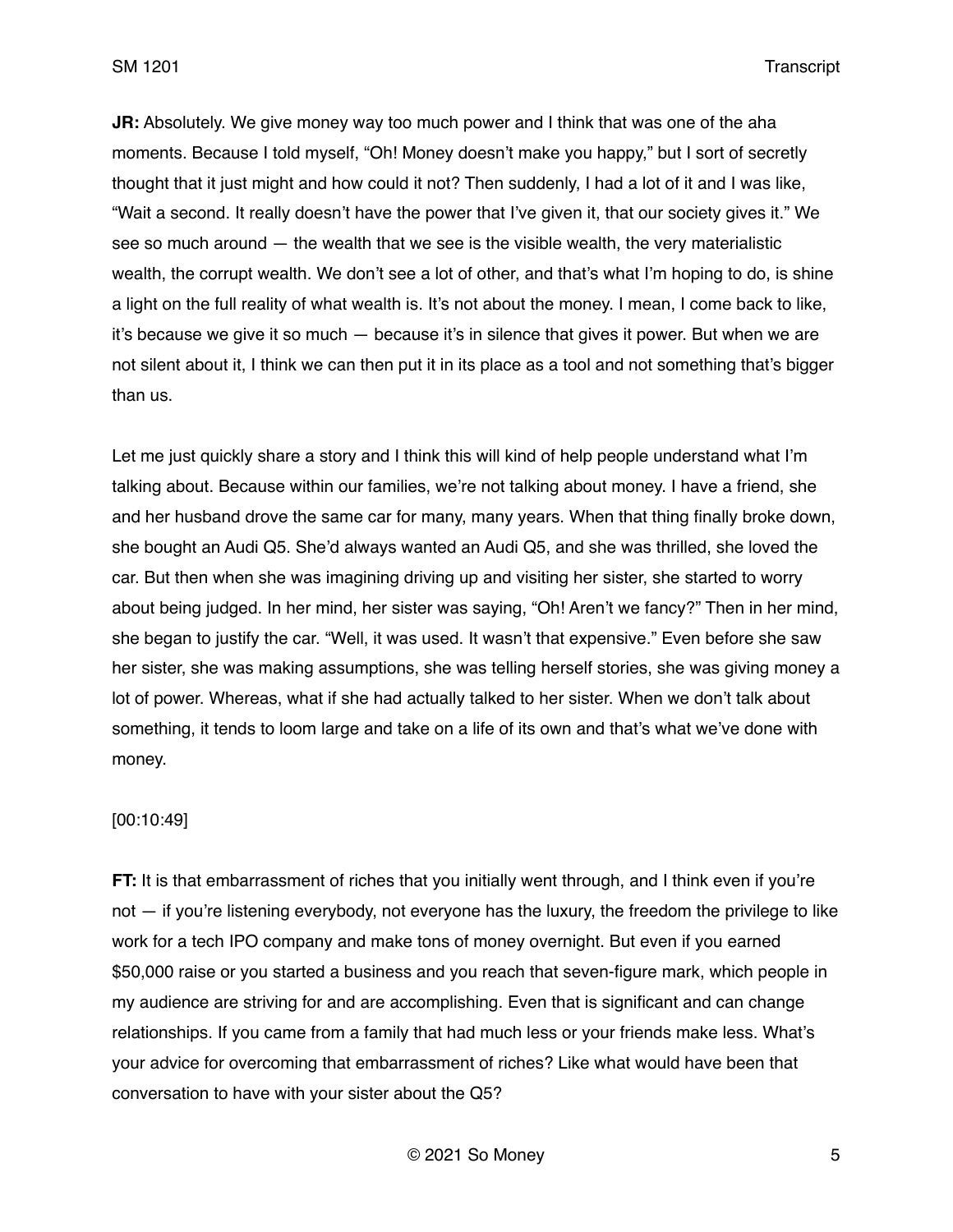### [00:11:35]

**JR:** Yeah. I mean, it comes up a lot. There is the resentment that your brother has or the jealousy a friend has. You can't really share what's going on in your life, or you want to travel with another family that doesn't share your resources and that becomes awkward. There are so many places where  $-$  it's that change or where there's a difference in what people's resources are that it becomes awkward. It comes up either sitting on your shoulders, you're not talking about it or it comes up all the time. Let's say you have a friend who always wants to go out to a very expensive restaurant that you just can't afford, or you're doing a remodeling and your sister is like, "Ugh! Remodeling again." Or your daughter buys a hand bag that doesn't really fit her budget, or your in-laws are giving money to your spouse's siblings, but they're not giving money to you, or your friends like, "Oh! You're going on vacation again."

Like all these moments are painful, and awkward and I want to invite people to get uncomfortable, because we don't have practice around this. We have to accept that it's uncomfortable. What's my advice? I think it's starting with yourself, feeling what emotions are coming up for me. In the situation where a friend always wants go to an expensive restaurant, what do I feel? Am I resentful? No. I'm ashamed. I'm working, I'm earning a good salary, why can't I afford those things? I can't go to this restaurant. I'm ashamed of that. That's an interesting information, get curious. Think about that. I'm ashamed. Okay.

Now, set up a time that's emotionally neutral where you can talk to your friend. Sit down with that person and this is an important step. Acknowledge that you want to have a very uncomfortable conversation. Give each other permission to fumble around, to get it wrong. I mean, create that safe space because we aren't used to talking about money and it is uncomfortable until we start to build that muscle and get used to it. Acknowledge the discomfort, and then tell your friend, "I am ashamed that I can afford those restaurants, but I really can't go to those expensive places." Who knows what she'll say? I mean, here again, we may have been telling our stories and making assumptions. Maybe your friend says, "Oh my gosh! I had no idea. It's on me. I want to go out to the best places; we're going to go together. It's on me." Or, maybe your friend says, "Oh! I had no idea. Let's go to a burger place. We don't have to even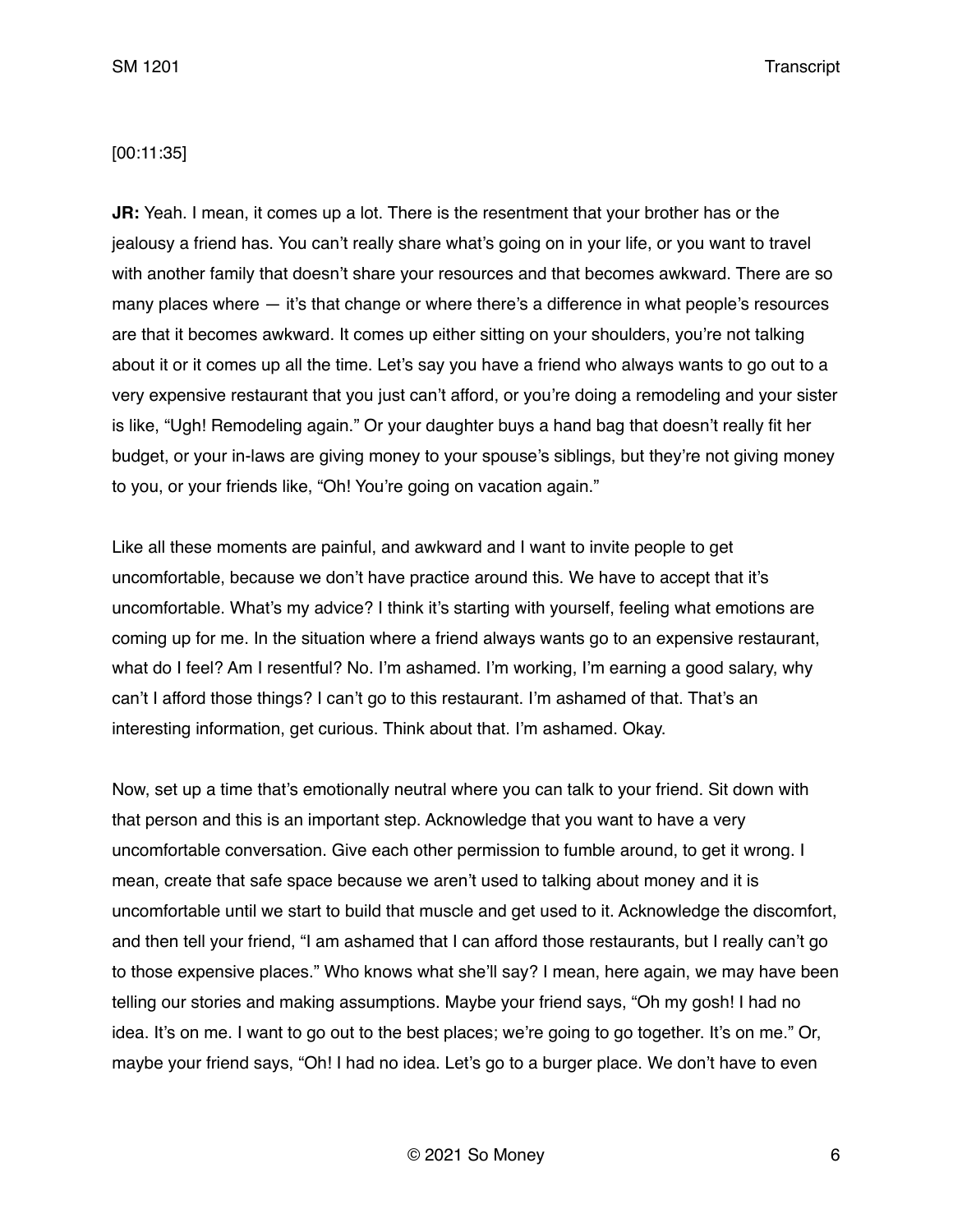go out and eat. I just want to spend time with you." Or maybe your friend says, "Thank you for saying something. I am in so much debt. I can't afford those places either."

This is a chance to really connect and learn through a conversation and again, take the power out of money and give it to ourselves, a power to connect with each other, to learn from each other. I mean, that's just so much more powerful, because what do we all really want? It's connections with other people.

#### [00:14:38]

**FT:** That's true. It's so well said. I think the other thing that people grapple with is, those of us who perhaps came into, let's say sudden wealth is this feeling of, do I really deserve this. There's building a business, and growing it, investing in it, and reaping the returns and feeling really proud about that. Like that's a clearer sort of linear path to pride. Then there's, I worked for a company and three weeks later, the IPO and they made \$6 million or whatever the story is, or I won the lottery or I inherited money from my grandmother. There is a different feeling there, there's a feeling of, "I really shouldn't get too excited about this. Do I really deserve this?" Can you help us work through that a little bit too, like what's going on there?

#### [00:15:29]

**JR:** Well deserving is a loaded word for me. What do we deserve? I think everyone deserves equally and does one person deserve to have more than another? That gets into the whole question of our structure and our society. That's a big issue with people who inherit money. There's a lot of shame there. When you think about the way we look at money in our country, there's shame at the low end. I'm ashamed of having too little, not enough. There's shame at the high-end, where you feel like, I can't connect, I have too much. This isn't right. I mean, there's a lot of shame that we feel around money.

Brené Brown says, shame is on the one end of the continuum, the other side is empathy. If we sit in the shame and we don't move through it, we can't get to empathy. I think that means we also can't get to our purpose, and take action and make a change. I mean, right now, I really want to make a change. I want people to start looking at the reality here and putting money in

© 2021 So Money 7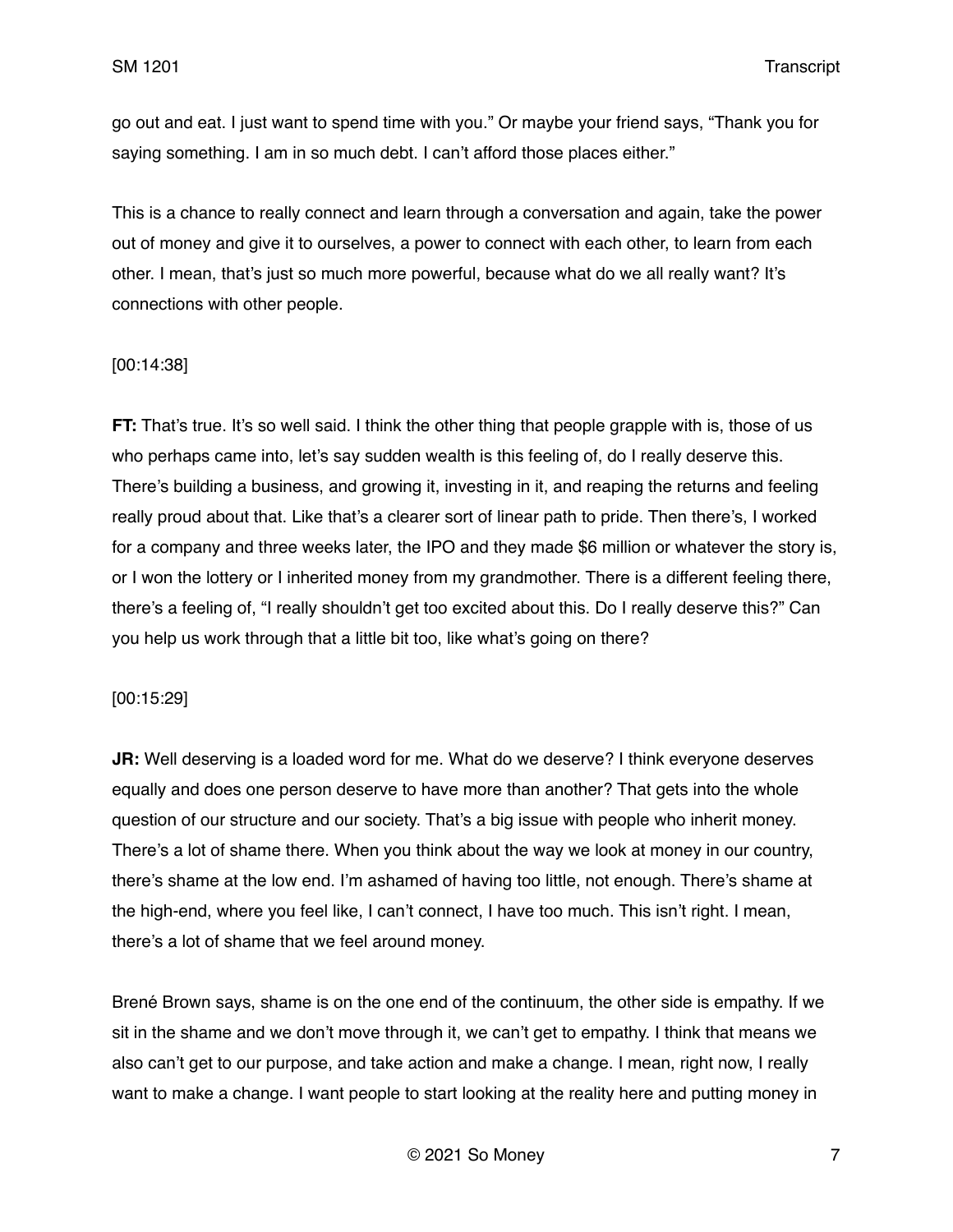these places as just another tool that we have. It's not about whether or not you deserved it, because I'm going to say, "No, there's no deserving there." There's so much disparity. That to me is such a problem. I mean, Biden just said, the CEOs in this country are earning 320 times more than their workers. Do they deserve that money? No.

[00:17:02]

**FT:** Yeah. You actually have strong feelings about billionaires. Should our country have billionaires? Is that too much? Is there a thing as too much money?

### [00:17:14]

**JR:** When it's all at the top, yes, absolutely. We are human beings, what do we care about? We care about connecting. There's research that shows, the happiest countries are ones that are more equal. There's research done by Dan Ariely of Duke and Michael Norton of Harvard that took a look at. They ask people, Republicans and Democrats, rich and poor, black and white, they asked everyone. Where would you prefer to live? The answer 90% of the time was in a country more like Sweden, where it's more equal. Because ultimately, we do thrive on connecting on community, on relationships. That's where happiness comes.

[00:17:57]

**FT:** I want to revisit how you became super wealthy in just a minute. But since we're on the topic of policy. It is a lot. You talked about this, you described the privilege that comes with being white, and being born into a country that rewards people who have certain skin color than others. What other systemic changes would you like to see to close the wealth gap? There is distribution of wealth, broader distribution of wealth, which we sort of talked about, not keeping all the wealth up at the top. But what else? I mean, in particular, what are ways to make it more equitable for people of color too?

[00:18:35]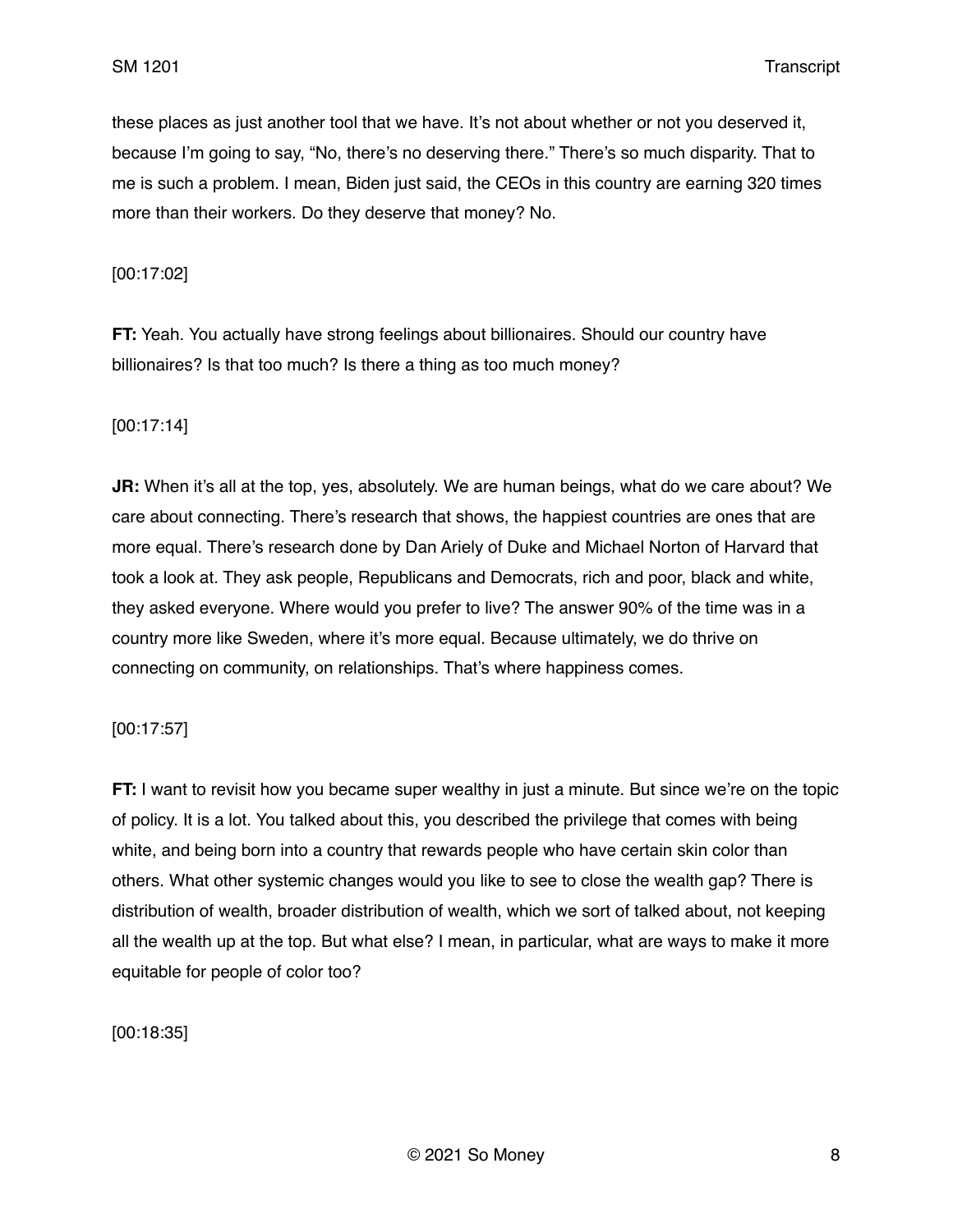**JR:** Absolutely. There needs to be a redistribution of wealth, 100%. I mean, the tax code needs to change. I should pay a lot more taxes. We need a higher minimum wage. We need to make reparations. We need healthcare, education, housing, food. I mean, these are basic human rights and we need these basics. We need a complete overhaul of our structure. I'm so happy to have Biden in the Whitehouse. I do feel like he's making progress and moving in the right direction. It's a complicated thing and it's a big and unwieldy thing, but if we get our priorities in line, prioritizing human beings, prioritizing community, prioritizing families, prioritizing a level of basic human life for everybody, we would flourish. I think we need to — I mean, there's a lot of change that's needed.

### [00:19:33]

**FT:** Thanks for saying that. I mean, I feel like the pendulum is moving in the right direction, but it is multifaceted. Not everyone is going to be happy with the changes that are going to be required of us. Some people don't want to pay higher taxes. But you know what, something needs to change. Lots of things need to change.

[00:19:52]

**JR:** A lot needs to change. It's all the structure of white male rich privilege and yeah, it needs to be shaken up.

### [00:20:01]

**FT:** You and your husband both recipients of the tech bubble, the enormous wealth from the '90s, the startups such as Microsoft and Amazon. What was it like the first day you've discovered you are millions of dollars richer? That happened twice. You and then your husband, both through the successes of your companies. What was your first thought? Take us to that moment. Where were you?

[00:20:27]

**JS:** I want to keep it hidden.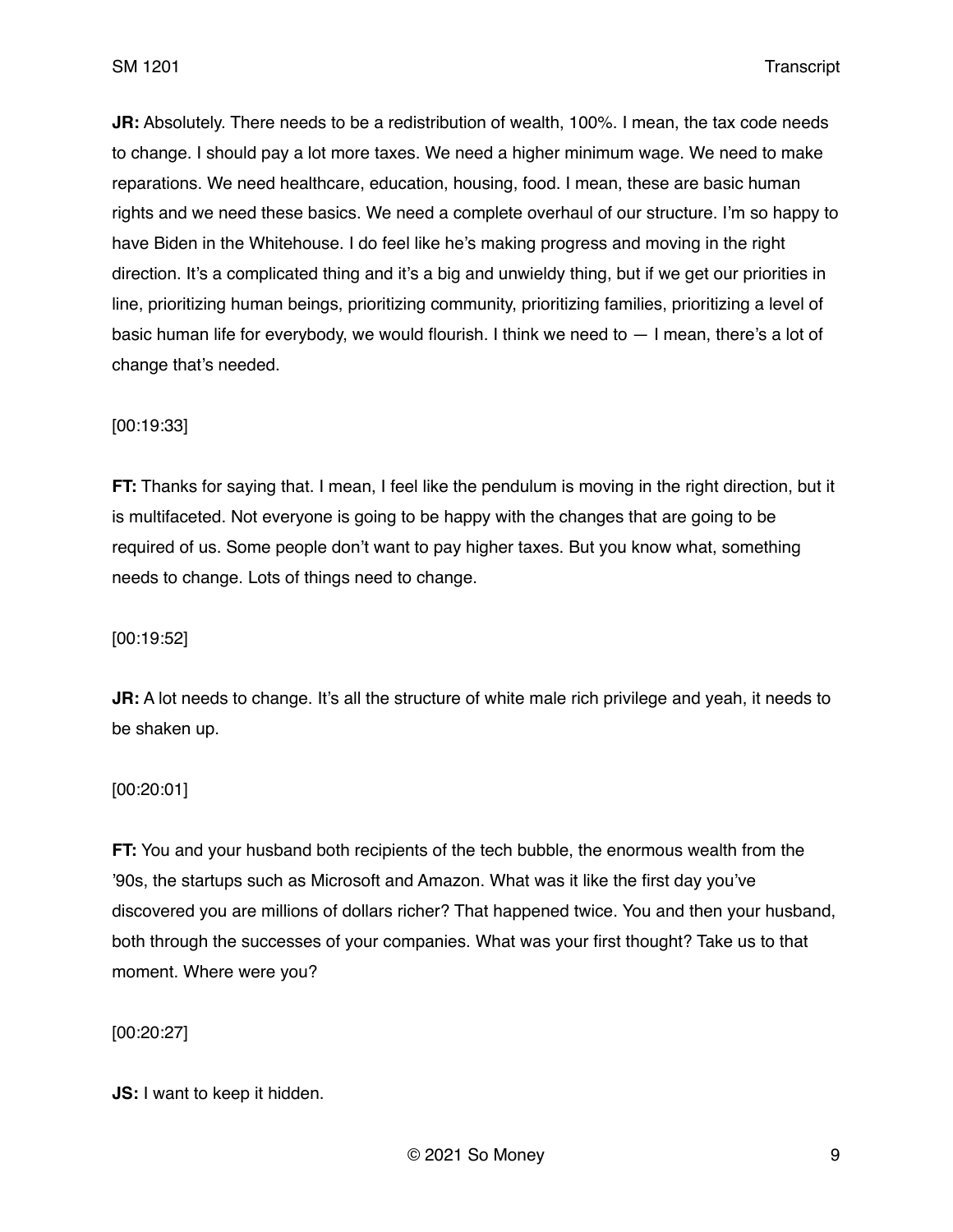# [00:20:33]

**FT:** Were you at your desk? Were you like driving to work?

## [00:20:35]

**JS:** Well, you know what, I do have an image of myself when suddenly we had all the stock. We just had a new baby. I was a new mom. She was six weeks old. I was so in love. I joined a mother's group, I was part of these group of women all of us going through the same thing, sharing stories and sharing our birth stories, talking about how we were going to put our babies to sleep through the night, and talking about our in-laws and the baby weight we wanted to lose. We just had so much in common and we were bonding over this amazing event, like it was a curtain, had it lifted and I was in the parenthood space and it was amazing.

At the same time, this other curtain had lifted, I had wealth and that space was very silent. I didn't want anyone in my mother's group to know. I didn't want to be viewed differently. I was still the same person. I felt ashamed, I felt embarrassed. I didn't know how to talk about it. I was shocked at all the emotions that came up. I had thought having a lot of money was nothing but good, that it would make my life perfect. I think we too often tell ourselves the story. If only then my life would be perfect and we do it a lot around money. If only I could get that raise, if only I can make that promotion, then my life would be perfect. I mean, we do it with other things too. I could lose 20 pounds if I met the right person.

I had that if only happened, but I was still me. I still let insecurities; my feelings get hurt. I still make mistakes. I was a new mom, just amazed by our daughter and I didn't want to be defined or judged, or I didn't want to attract resentment or envy around money. It was very much more complicated than I might have imagined.

[00:22:42]

**FT:** How did you learn to know what to do with it? I think it sounds like it was a very emotional time and you could have — maybe you did make mistakes because they were emotionally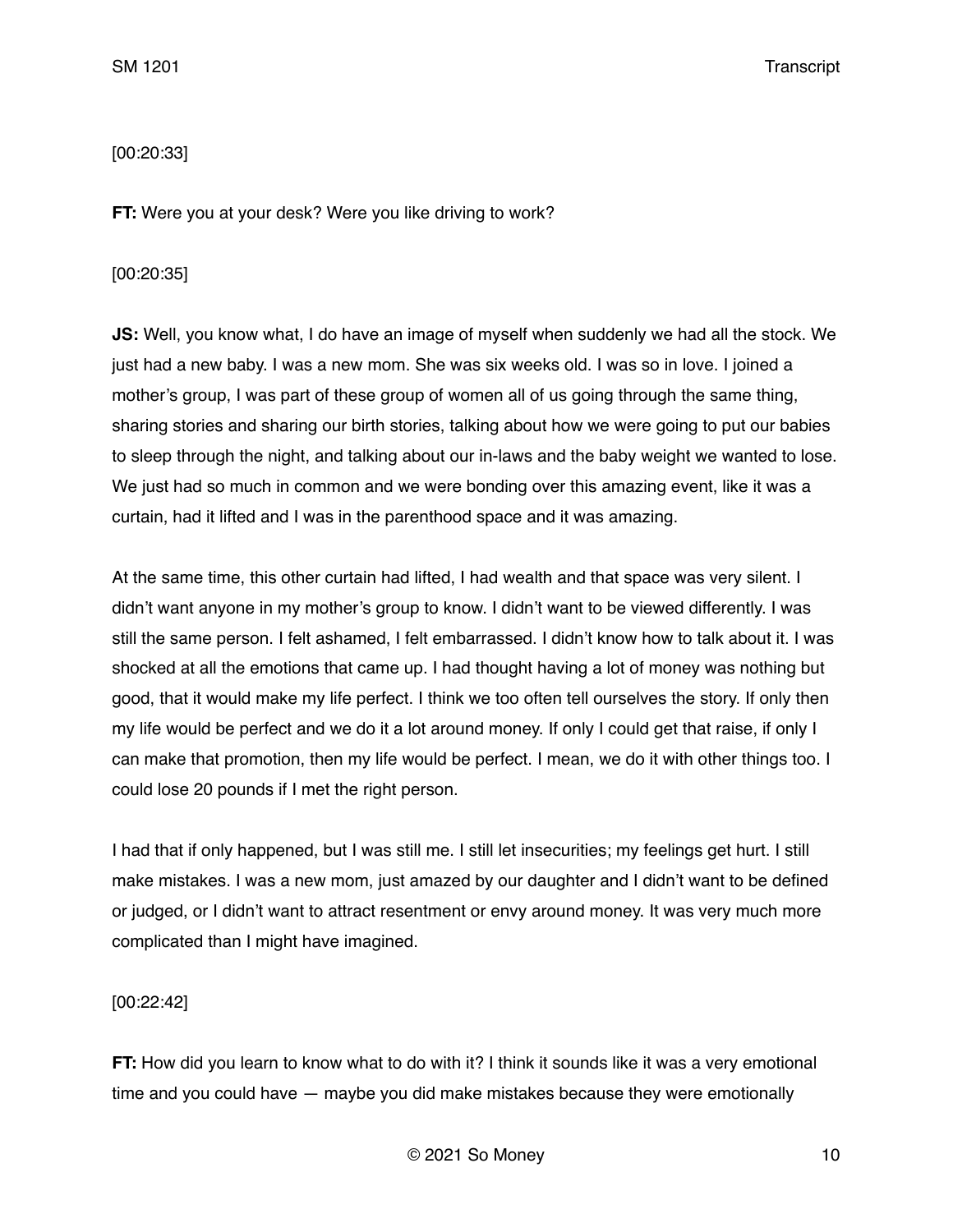charged with the money. What was the process like for you to kind of arrive at a place where you felt in control and comfortable?

# [00:23:03]

**JR:** It took decades. Yeah, money doesn't come with a handbook that tells you how to hire a good financial planner, or how to come up with a philanthropic strategy, or how to raise kids that aren't spoiled are entitled. I think the advice that you would give people is, don't do anything, just wait. Let it settle. Let it settle. How did I do it? I mean, I guess I'm fortunate that I grew up in a family that was very frugal. I grew up saving my pennies, and spending was bad, saving was good. I didn't go on some sort of crazy spending spree. It actually took me a long time to just get comfortable enjoying it. It took time and actually, I think writing the book was helpful. Now, I'm in such a different place where I really am much more purposeful and active with  $-1$  want to align my portfolio with my values. I want to invest in marginalized communities, BIPOC communities, women, black entrepreneurs. I want to make sure that everyone can get a loan, and that they can get housing.

I'm on a mission to do and I'm learning. I don't know anything about investing, but I'm learning. I'm learning in community with other women. I think women have a lot of power and we can be leaders in this space, because we're the ones that aren't going to shy away from emotions. We're going to come together in community. We can start to have these conversations, which will help move us from shame and fear into a sense of purpose and action. Now is the action that I want to invest and move my money out of anything that's doing harm and into a lot that's doing good.

### [00:24:49]

**FT:** What you're saying really echoes the truth, which is that, when women make more, the world can become a better place. I say this a lot on this show. It's not just hyperbole. It is fact that when women become — whether you make \$50,000 year or \$5 million a year, across all income levels, women contribute more to philanthropic endeavors than men. That's not to say that you should do this or it's required of you when you become wealthy, but I think it's inspiring. Give us a reason why, for everyone listening, men and women, particularly women why it's good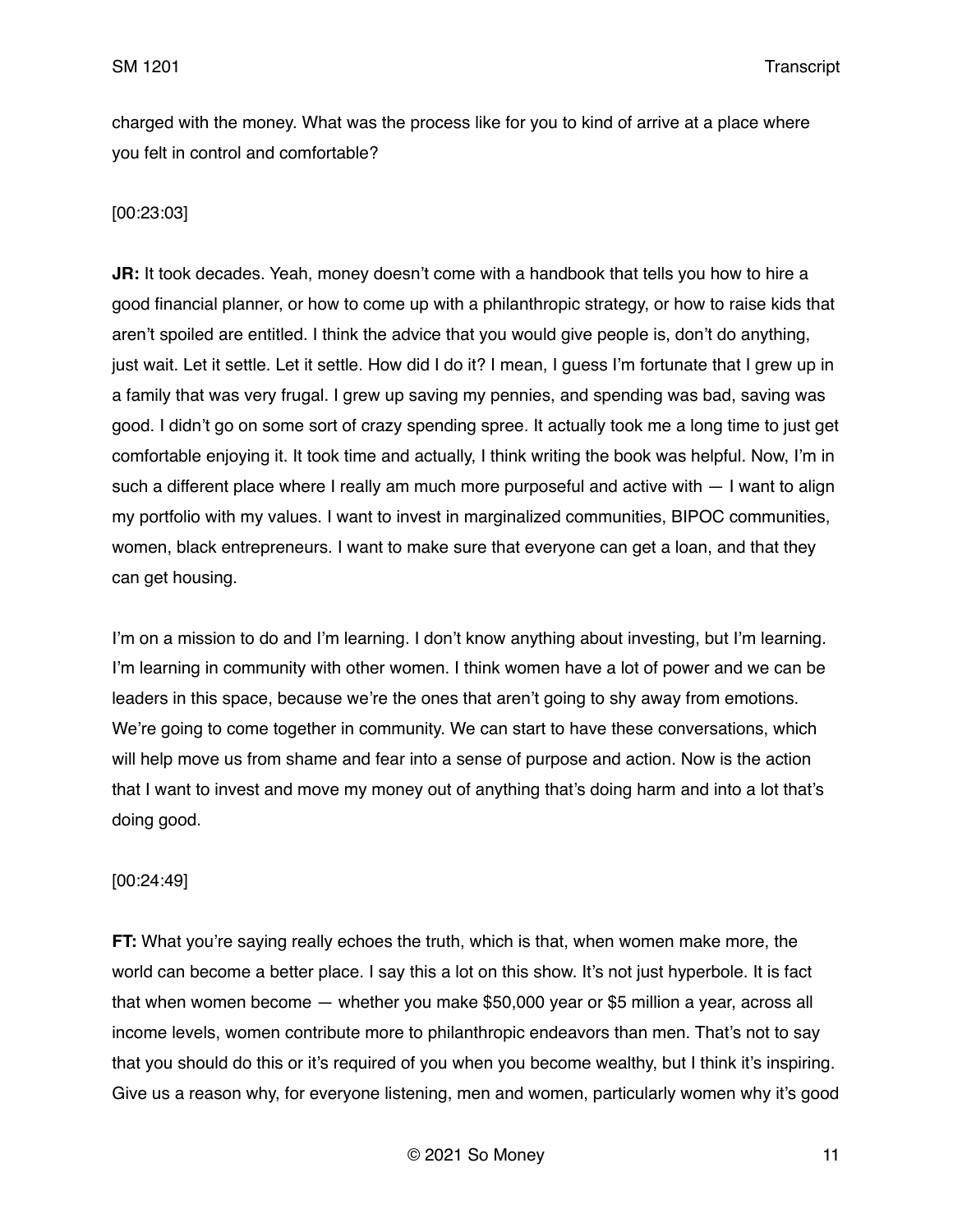to be rich. It's good, there's good in this, that isn't just your good, but it can be wherever good you want to spread.

# [00:25:34]

**JR:** I mean, money is power and I think that word can be loaded for women, because it's defined by men. But if we can step into our own power, and it's not power over, but it's power with, power in community. I joined this incredible group of women, we're all talking about how to learn about investing, and impact investing, and angel investing, and where to put our money, and where to put our cash, and how to how to use our wealth for good, how to align our money with our values. That happens in our investments within our families. We can talk about what's our goal, what are our values as a family, and how are we going to show up in the world. I mean, it doesn't have to be with money. It can be with our attitudes towards other people, our generosity with our time. There's a lot we can do and I agree. It's easy to get stuck in this place and it has been for me of like, "Oh my gosh! This money is a burden, it's too much, it's immoral, it's problematic. So yeah, those things might be true and it is immoral, but let's make a change and let's take action.

I'm in that process and it can be very joyful if it's shared. I find if I sit alone by myself and try and figure out where do I want to give my money, how do I want to invest it, that can be very overwhelming. But when I'm in a group of women, when we're learning together in community, sharing ideas. doing things together, there's a lot of power there. I think that's a very productive and exciting place to use money for good.

## [00:27:17]

**FT:** I could talk to you forever, Jen. This is incredible. Congrats on this book. Thank you for writing it. The book is called, *We Need to Talk: A Memoir About Wealth,* where you explore the impact of wealth on identity, relationships and sense of place in the world. It's timely. It might be uncomfortable for some of us to acknowledge this, want to read this. But I encourage everybody, if we want to talk about money, we have to talk about all types of money, all levels of money to really get the ball moving forward. Thank you.